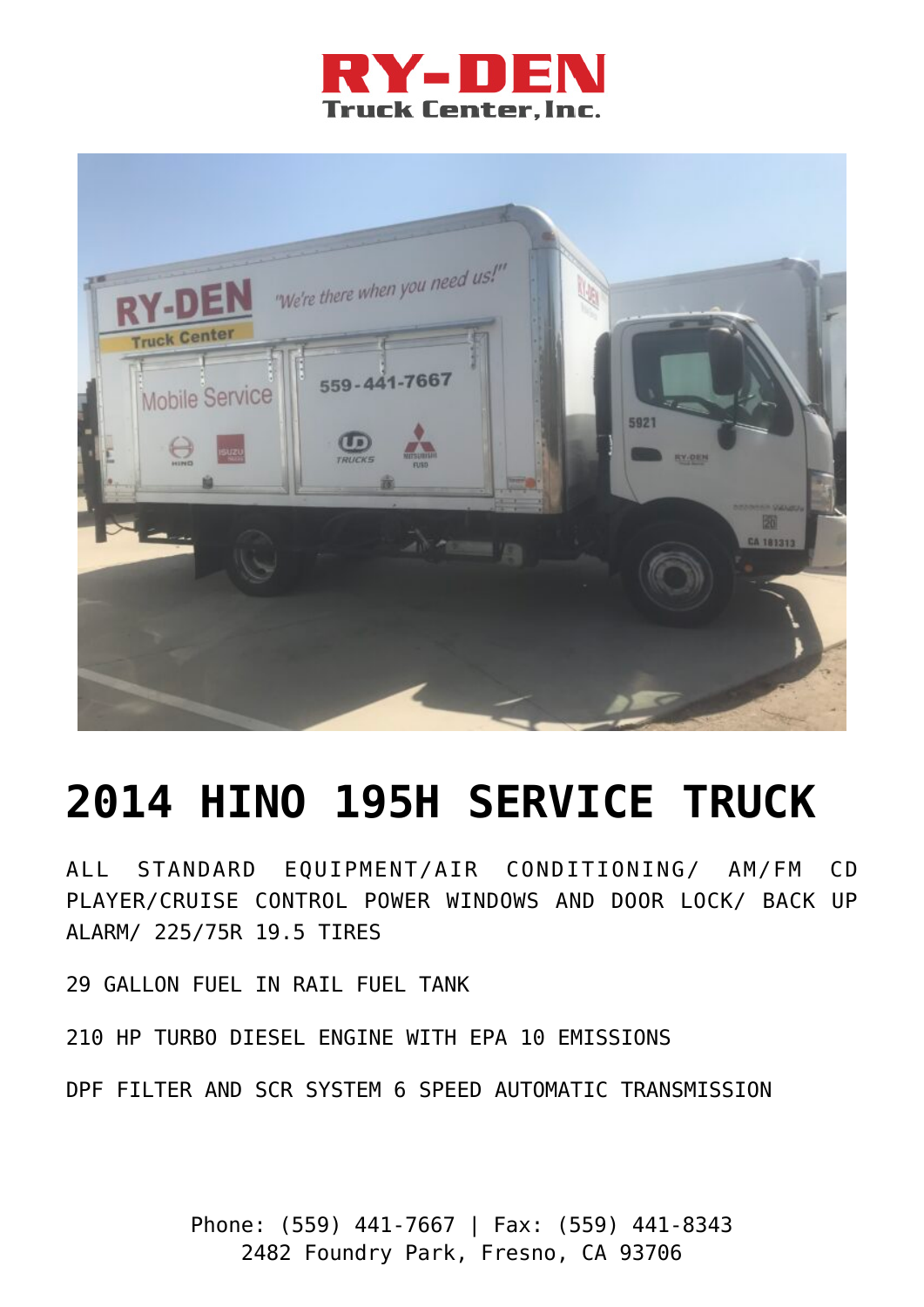

HYBRID NI-MH BATTERY/HYBRID ADAPTIVE CONTROL SYSTEM/ HYBRID ECO MODE / HYBRID INDICATOR AND ECO LIGHT

16FT FRP VAN BODY WITH SIDE DOOR

REAR ROLL UP DOOR

WOOD SLAT LINED

2 ROWS OF E TRACK

MAXON RATI LIFT GATE

MILE 70569. HEAVY DUTY GREASE REEL 1/4″ x 50′ x 1/4″ NPTM ENDS

HEAVY DUTY OIL REEL 1/2″ x 50′ W/ 1/2″" NPTF ENDS

HEAVY DUTY AIR/WATER REEL 3/8″ x 50′ W/ 1/4″ NPTF ENDS

50:1 GREASE PUMP FOR 120LB DRUM WITH FOLLOWER & COVER

3:1 PNEUMATIC RAM OIL STUB PUMP WITH 1 1/2″ NPTF MATERIAL INLET, 9GPM WITH 1/2″ MATERIAL OUTLET

MEDIUM PRESSURE OIL HOSE 15′ WITH 1/2″ HOSE ID

1000 PSI MECHANICALMETER WITH FLEXIBLE EXTENSION

AIR FILTER/REGULATOR WITH DIAL 1/4″ NPT

HIGH PRESSURE CONTROL VALVE WITH FLEXIBLE HOSE AND 6304-B LARGE HYDRAULIC COUPLER

OIL TANK 47 GALLON

230 GALLON LUBE OIL TANK 72″L x 22″W x 34″T

Phone: (559) 441-7667 | Fax: (559) 441-8343 2482 Foundry Park, Fresno, CA 93706